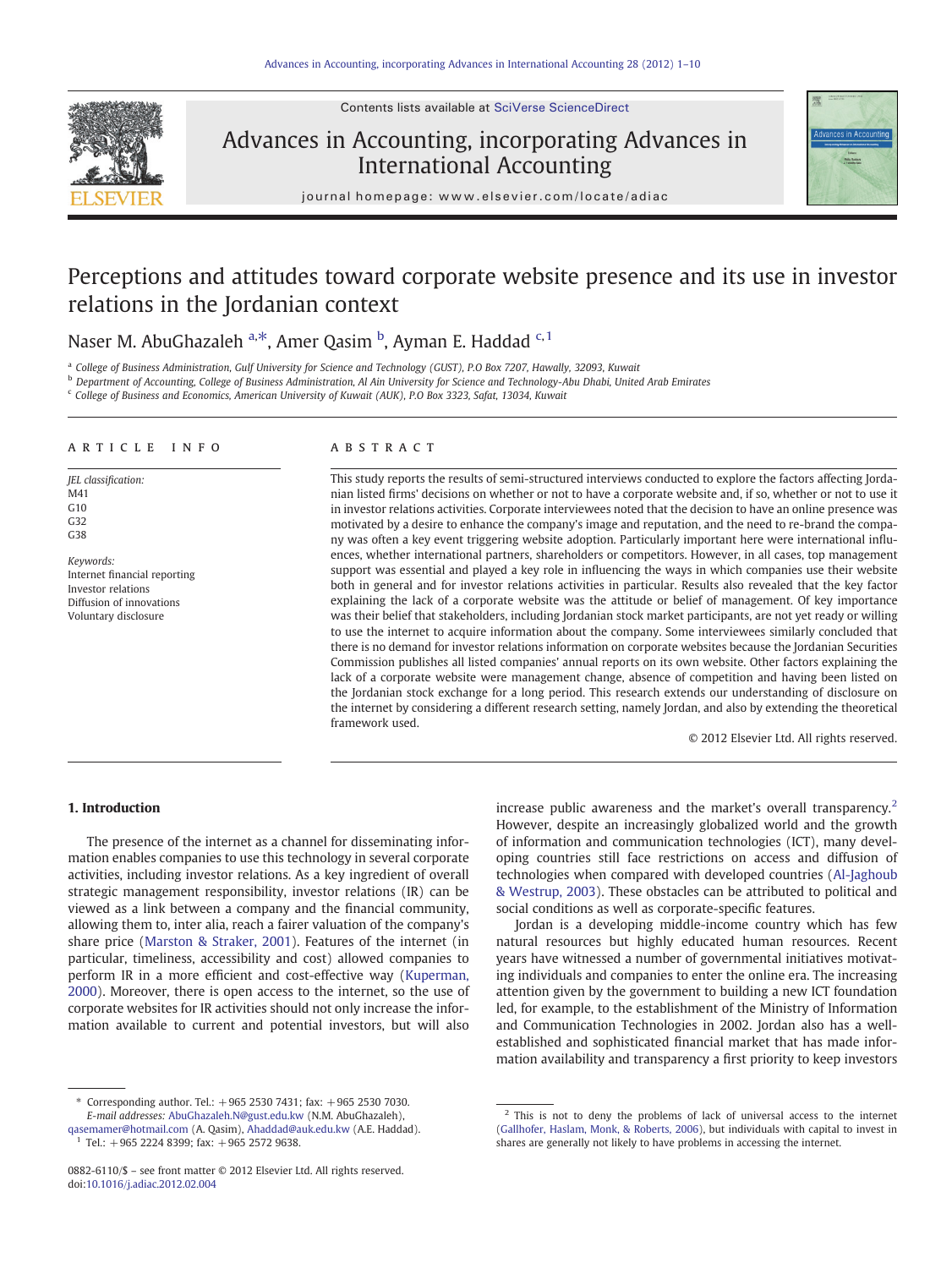updated and protected from negative surprises. This has led the level of non-Jordanian investments in the Amman Stock Exchange (ASE) to exceed 40% in the last decade. The potential of the internet to enhance communication with investors has also been seen by the regulators of the Jordanian financial market. As a result, the three arms of the Jordanian financial market, namely, the ASE, the Securities Depository Centre (SDC), and the Jordanian Securities Commission (JSC), have recently utilized their websites to publish information relevant for the financial market participants, and listed companies must make their annual reports available via the ASE website.

The combination of the ICT initiatives of the Jordanian Government and the actions taken by the financial market regulators to keep the financial market transparent makes Jordan an interesting country to examine via interviews the motivations to use, or not use, the internet as an investor relations tool. While the determinants of web-based disclosures have been examined thoroughly in prior studies, most of these were quantitative, focusing only on companies with corporate websites (see for example, [Abdelsalam & Street, 2007; Ashbaugh, Johnston, &](#page--1-0) Warfi[eld, 1999; Bollen, Hassink, & Bozic, 2006; Craven & Marston,](#page--1-0) [1999; Ettredge, Richardson, & Scholz, 2002; Ezat & El-Masry, 2008;](#page--1-0) [Kelton & Yang, 2008; Marston & Polei, 2004; Oyelere, Laswad, & Fisher,](#page--1-0) [2003;](#page--1-0) and [Xiao, Yang, & Chow, 2004\)](#page--1-0). The few qualitative studies examining the determinants of organizational innovativeness (including the adoption of websites) were primarily conducted in developed countries where the relevant technologies are well established and markets are highly competitive. As a result, factors influencing the decision to create, or not create, a website presence and to use this for IR activities in a developing country have been very largely ignored in prior studies. Different outcomes might be observed in this study, where cultural, economic, and technological differences may all be important. Internet reporting is viewed in this study as an investor relations tool, and the institutional\*\* and diffusion of innovation theories are employed to help explain corporate behavior.

The remainder of this paper is organized as follows. Section 2 discusses theories explaining internet reporting. Section 3 reviews relevant prior research. [Section 4](#page--1-0) describes the research methodology employed in this study. [Section 5](#page--1-0) reports the results, and [Section 6](#page--1-0) concludes.

#### 2. Theories explaining internet reporting

Prior studies have, with only a few exceptions (see for example, [Xiao et al., 2004\)](#page--1-0) viewed internet reporting as part of corporate voluntary disclosure strategies and have applied an approach similar to that used to explain the disclosure of voluntary information in hard copy annual reports. Arguably, this is appropriate when all, or almost all, listed companies use the internet and the use of the internet for IR activities may be considered to be normal or even essential, and not a matter for consideration or debate. In this regard, [Marston and Polei](#page--1-0) [\(2004: 293\)](#page--1-0) argued that: "…it can be assumed that these theories (Agency, signaling, and cost and benefit theories<sup>3</sup>) explain information disclosure via corporate websites…" However, in a country where companies have very different levels of online presence and a significant number of companies either do not use the internet or use it to a very limited extent, decisions about internet reporting cannot be treated in isolation from decisions about the adoption of the internet as a tool for corporate communication.

The use of the internet as a new medium to disclose information might be viewed in terms of both the innovation diffusion theory and institutional theory, implying that companies' online reporting practices are likely to be influenced by organizational innovativeness

and institutional pressures as well as managements' incentives for voluntary disclosure.

In this regard, innovation diffusion theory seeks to explain differences across organizations, or why some organizations have adopted the internet, while others have not. The adoption of an innovation rarely contradicts existing organizational features. Instead, adoption decisions are typically consistent with the experiences and needs of adopters, complementing rather than contradicting existing values and habits [\(Flanagin, 2000:](#page--1-0) 622 citing [Rogers, 1995\)](#page--1-0). Using this theoretical framework, website adoption may therefore be explained by the particular combinations of organizational features found in specific organizations, in particular the extent of managerial expertise, openness and support, and the perceived attributes and advantages of this evolving medium. According to [Rogers \(1995: 16\):](#page--1-0) "innovations that are perceived by individuals as having greater relative advantages, compatibility, trialability, and observability and less complexity will be adopted more rapidly than other innovations".

However, decisions to adopt new innovations are likely to also be influenced by social pressures, suggesting that companies may use the web for IR activities largely irrespective of the direct costs and benefits. This suggests that institutional theory may also help explain corporate practices. Institutional theory more generally examines the role of social pressures in shaping a firm's behavior [\(Ingram &](#page--1-0) [Simons, 1995; Oliver, 1997\)](#page--1-0). In doing this, [DiMaggio and Powell](#page--1-0) [\(1983: 149\)](#page--1-0) used the concept of isomorphism, citing [Hawley's](#page--1-0) [\(1968\)](#page--1-0) description of isomorphism as "a constraining process that forces one unit in a population to resemble other units that face the same set of environmental conditions". [DiMaggio and Powell \(1983\)](#page--1-0) identified three mechanisms through which institutional isomorphic change occurs: (1) coercive isomorphism that stems from political influence, and the problem of legitimacy; (2) mimetic isomorphism resulting from standard responses to uncertainty; and (3) normative isomorphism, associated with professionalization. [Flanagin \(2000\),](#page--1-0) for example, used normative isomorphism to argue that companies that perceive themselves as leaders in their field will be more flexible and innovative with respect to website adoption. In contrast, mimetic isomorphism is more useful in explaining the behavior of followers, where the imitation of other firms' behavior occurs as a result of uncertainty, leading the firm to check competitors' actions and responses and imitate similar, large, and/or successful firms.

#### 3. Prior studies

The determinants of web-based disclosures have been examined thoroughly in prior studies, most of these were quantitative, focusing only on companies with corporate websites (see for example, [Abdelsalam & Street, 2007; Ashbaugh et al., 1999; Bollen et al.,](#page--1-0) [2006; Craven & Marston, 1999; Ettredge et al., 2002; Ezat & El-](#page--1-0)[Masry, 2008; Kelton & Yang, 2008; Marston & Polei, 2004; Oyelere](#page--1-0) [et al., 2003](#page--1-0); and [Xiao et al., 2004](#page--1-0)). Studies examining the determinants of organizational innovativeness (including the adoption of websites) are primarily qualitative in nature. Typically, they have explored perceptions and attitudes affecting the decision to have, or not have, a website using interviews or questionnaires. While most of these studies are not directly concerned with investor relations activities but have looked at either business communication in general or public relations activities, many of their findings are relevant to this study because of the interdisciplinary nature of IR.

[Hill and White \(2000\)](#page--1-0) and [White and Raman \(2000\)](#page--1-0) conducted interviews with US public relations practitioners to examine what motivates companies to introduce a website. [Hill and White \(2000\)](#page--1-0) found that this decision was often taken to demonstrate competiveness or to show that the company is on top of the technology. Similarly, [White](#page--1-0) [and Raman \(2000\)](#page--1-0) found that websites were often considered to be status symbols, that they were perceived to be evidence that a company has the latest technological bells and whistles, so that websites served

<sup>&</sup>lt;sup>3</sup> [Craven and Marston \(1999: 324\)](#page--1-0) noted that cost-benefit analysis cannot perhaps be termed a theory of disclosure because the costs and benefits themselves can be predicted by theory or theories such as agency theory.